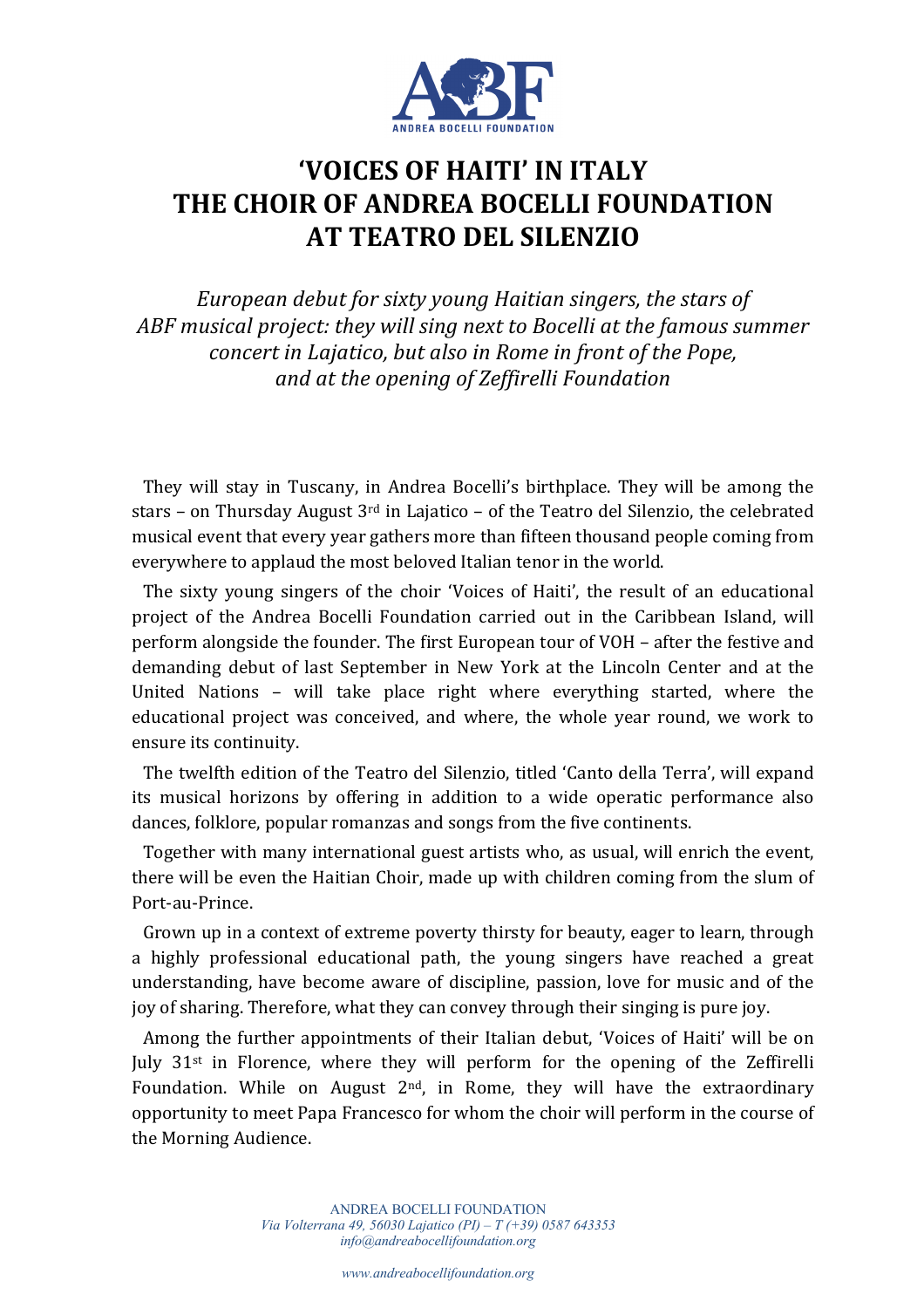

The presence of the Caribbean Choir at Teatro del Silenzio aims at focusing the international attention on Haiti, by celebrating the strength of its colors and its people in a unique and significant place both for the Foundation and for the family of Maestro Bocelli: Lajatico.

The Haitian kids will already be in Italy one week before the concert for the rehearsals and to take part in one of the 'Extra' events of Teatro del Silenzio, bringing their testimony and their vitality.

Conceived as a structured and stable educational reality, this project offers the opportunity to children and young Haitians coming from extremely disadvantaged situations to enhance their talent thanks to a highly specialized training, benefitting also of a wealth of opportunities, precious for their future.

Director of "Voices of Haiti" is Malcolm J. Merriweather, a professor at Brooklyn College Conservatory (CUNY); the organization will avail itself of a team of Haitian collaborators made up of musicians, teachers, and administrators.

A series of interdisciplinary initiatives will be an integral part of the project, and will be regularly organized for the benefit of the young singers, during their trips. Thus the learning experience will be complete, and will also include a deepening on culture, traditions, and customs of the countries that will host the performances. In Italy they will visit Rome, Pisa and Florence, thus living an experience of knowledge and strengthening of their identity, and also consolidating the capability of having confidence in themselves.

The Andrea Bocelli Foundation is present in the Caribbean country with several projects, providing education, food and health care to thousands of children.

## *VOICES OF HAITI PROJECT*

Being perfectly aware that art, and music in particular, have the capability to convey concepts like beauty and self-expression, the Andrea Bocelli Foundation with Fondation St Luc, the local partner, have decided to inaugurate the project "Voices of *Haiti*" in the willingness to allow the most talented students of the ABF - Fondation St. Luc schools system to express their artistic qualities in the field of singing.

## **THE LOCAL PARTNER**

The Fondation Saint Luc is a Haitian non-profit Catholic-oriented organization working in the field of Education, health care, community development as well as agricultural and management of emergencies that every year benefit about 90,000 people. Founded by Father Rick Frechette CP, American priest and doctor, and developed and expanded under the leadership of Jean NebezAgustin, the Foundation is the result of over 26 years of working experience in Haiti. Particular attention is given to the involvement of young Haitians, many of whom have grown up in the

> ANDREA BOCELLI FOUNDATION *Via Volterrana 49, 56030 Lajatico (PI) – T (+39) 0587 643353 info@andreabocellifoundation.org*